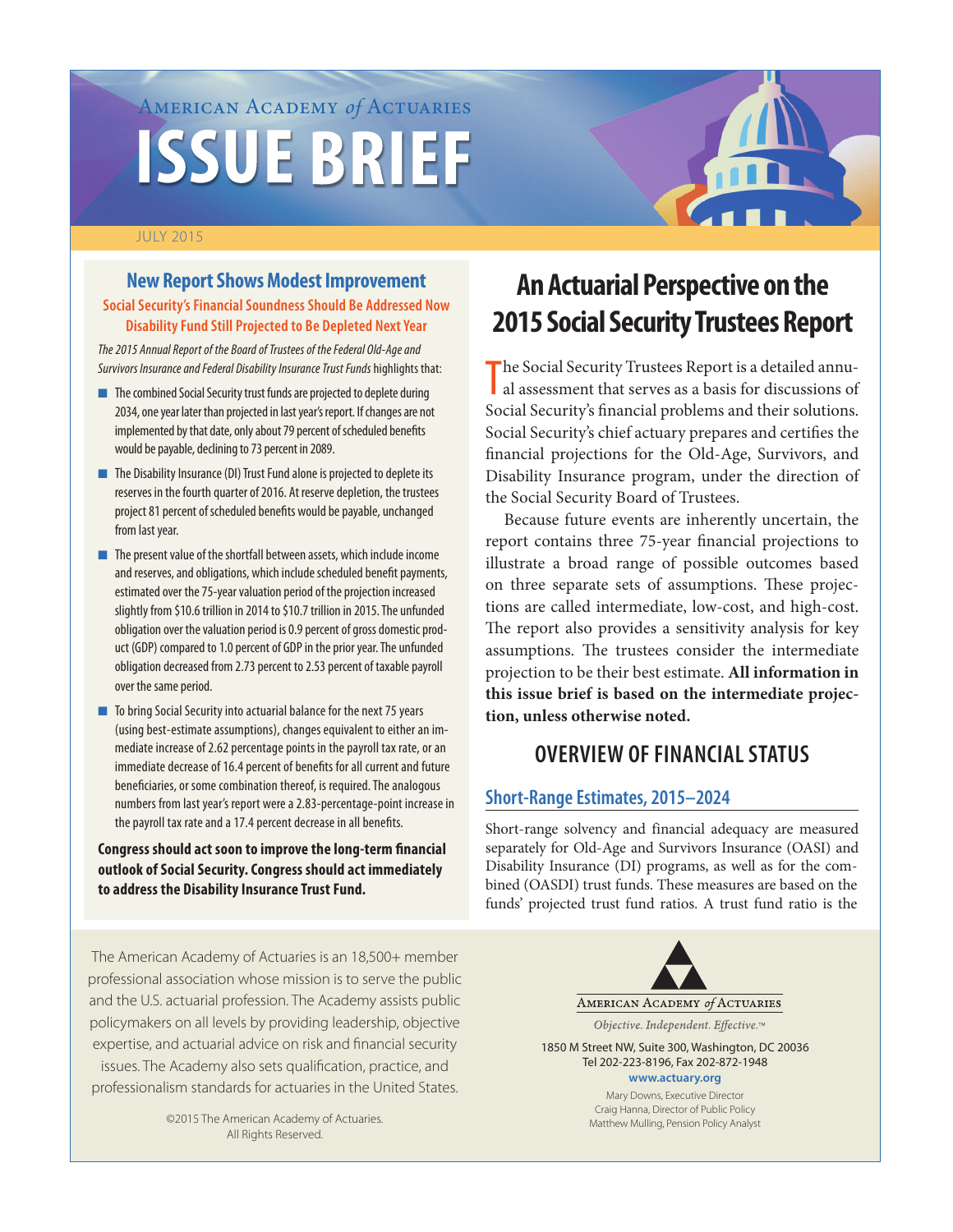ratio of the trust fund assets at the beginning of the year to the benefits payable during the year. The plans are considered solvent during any period if the trust fund ratios are positive throughout the period. For the plans to pass the test of shortrange financial adequacy, a further requirement is that the trust fund ratios remain at or above 100 percent throughout the 10-year short-range period.1 The DI trust fund ratio is projected to drop quickly from 40 percent today to **zero** during 2016. The OASI trust fund ratio is expected to drop from 362 percent to 216 percent by the end of the 10-year period. *Under the trustees' projections, action by Congress is needed to allow the DI trust fund to continue to pay full scheduled disability benefits during and beyond 2016.*

Social Security's OASI finances (excluding disability) are somewhat better than the projection made a year ago. The total change in the projected 10th-year trust fund ratio was a decline of 16 percentage points. Moving the Short-Range Estimate period one year forward accounted for most of the change. Other changes, with the impact on the 10th-year trust fund ratio in parentheses, include:

- <sup>n</sup> Moving the Short-Range Estimate period forward one year (reduced ratio by 18 percentage points)
- Changes in economic data and assumptions (reduced ratio by 5 percentage points)
- <sup>n</sup> Changes in demographic data and assumptions (increased ratio by 4 percentage points)
- <sup>n</sup> Changes in legislation and regulations (increased ratio by 2 percentage points)

Unless otherwise noted, all subsequent information in this issue brief is based on the combined OASDI trust funds.

#### **Trust Fund Asset Reserves**

Any excess of tax income over outgo is recorded as an asset reserve of the Social Security trust funds. These trust fund asset reserves are held in special U.S. Treasury securities that totaled almost \$2.8 trillion at the end of 2014. Trust fund asset reserves are expected to increase to almost \$2.9 trillion by 2019 and then decline slightly by the end of the short-range estimate period. The bonds in the trust funds represent the government's commitment to repay the borrowed funds whenever Social Security needs the money.

#### **Income and Cost**

Figure 1 shows the excess of income (excluding interest) over cost (referred to as a positive cash flow) in the period from 1976 through 2009, and the anticipated excess of cost over income through 2024. The excess of income over cost prior to 2009 has led to the current \$2.8 trillion in trust fund asset reserves.

The net annual amounts of income (excluding interest) to, and outgo from, Social Security are expressed in the Trustees Report as percentages of taxable payroll. These percentages are known respectively as the **income rate** and **cost rate**. During the short-range estimate period of 2015–2024, the income rate will increase (due to taxation of Social Security benefits) from 12.80 percent to 13.06 percent of annual taxable payroll. The cost rate, meanwhile, will rise from 13.99 percent to 14.96 percent of taxable payroll. The difference between these two rates, called the **annual balance**, ranges from a deficit of 1.19 percent to a deficit of 1.90 percent<sup>2</sup> of taxable payroll during the period from 2015 to 2024.

#### **Long-Range Estimates, 2015–2089**

Long-range estimates are based on a 75-year projection that covers the future lifetimes of nearly all current participants, which includes those paying payroll taxes and those already retired. The estimates show that, beginning in 2034, trust fund asset reserves are projected to be depleted and the system is expected to revert to a pay-asyou-go (PAYGO) system. This date is one year later than shown in last year's report. After 2034, under current law, Social Security income will be sufficient to pay only 73 percent to 79 percent of scheduled benefits, as shown in Figure 2.

2 Table IV.B1, 2014 Annual Report of the Board of Trustees of the Federal Old-Age and Survivors Insurance and Federal Disability Insurance Trust Funds. Please note that due to rounding, numbers may not add up.

Members of the Academy's Social Security Committee who participated in drafting this issue brief include: Robert Alps, MAAA, ASA; Eric Atwater, MAAA, FSA, FCA, EA; Douglas Eckley, MAAA; Indira Holder, MAAA, FFA, EA, FSA; Jay Jaffe, MAAA, FSA; Timothy Leier, MAAA, FSA, EA – chairperson; Timothy Marnell, MAAA, ASA, EA; John Nylander, MAAA, FSA; Brendan O'Farrell, MAAA, EA, FSPA, FCA; Jeffery M. Rykhus, MAAA, FSA; Mark Shemtob, MAAA, ASA, EA; Joan Weiss, MAAA, FSA, EA; Ali Zaker-Shahrak, MAAA, FSA

<sup>1</sup> This condition applies when the trust fund ratio is at least 100 percent at the beginning of the period. If the trust fund ratio is below 100 percent at the beginning of the period, the test of short-term financial adequacy requires that the trust fund ratio increase to 100 percent within five years (while remaining positive at all times) and then remain at or above 100 percent for the rest of the short-range period.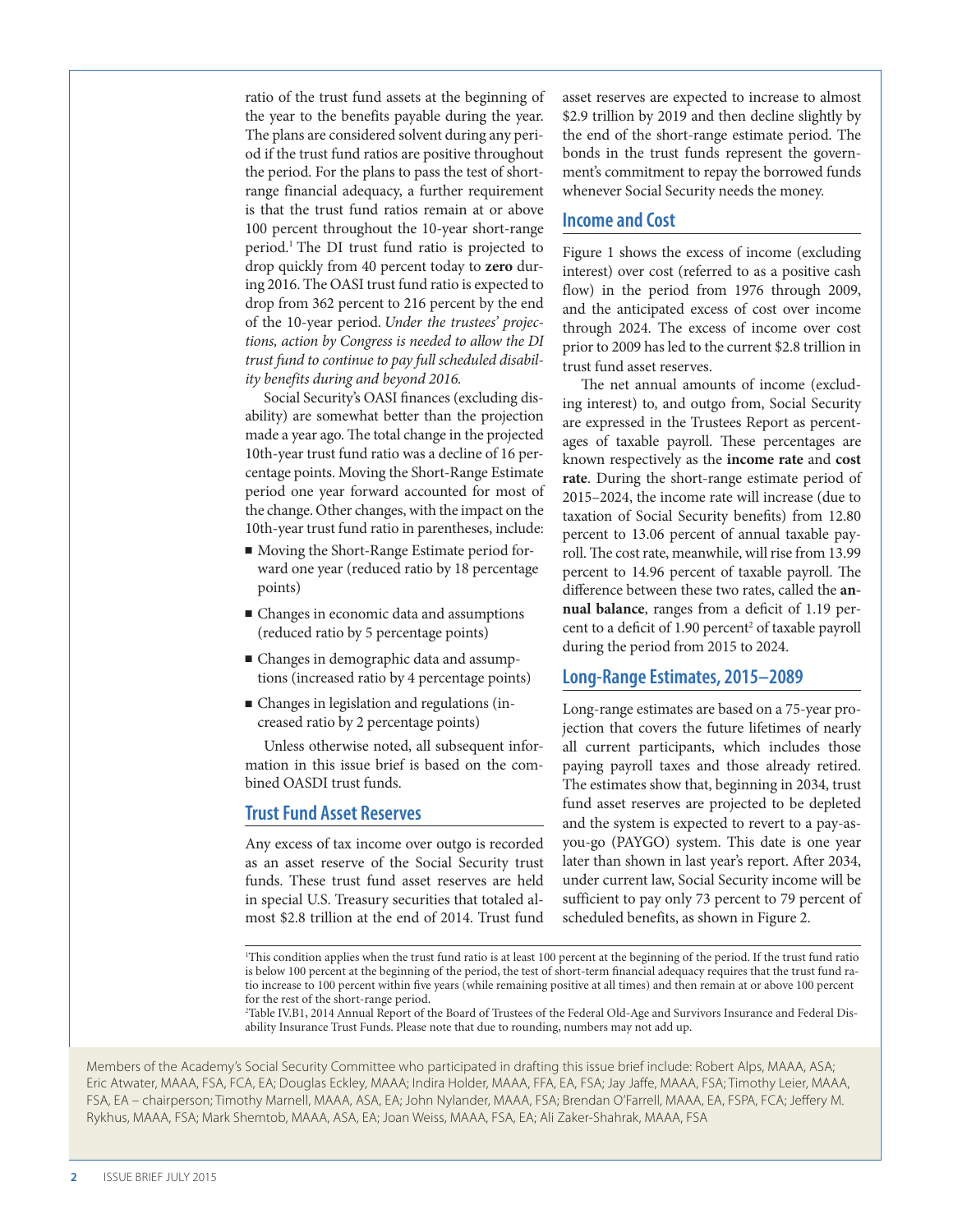

The projections show expenditures exceeding non-interest income in every year (as has been the case since 2010) and rising rapidly through 2035 as the baby boomers retire. While costs are expected to increase quickly, tax revenue is also expected to grow, but more slowly. After 2035, projected costs are fairly level as a share of both GDP and taxable payroll increasing somewhat

later in the 75-year projection.

Actuarial balance conveys the long-range solvency of Social Security in one number. Actuarial balance is the discounted present value of all future income less all future costs, divided by the discounted present value of the taxable payroll over the 75-year period. It represents the annual amount (expressed as a percent of taxable

**Figure 2: Projected Annual Cost and Tax Income as a Percentage of Taxable Payroll**

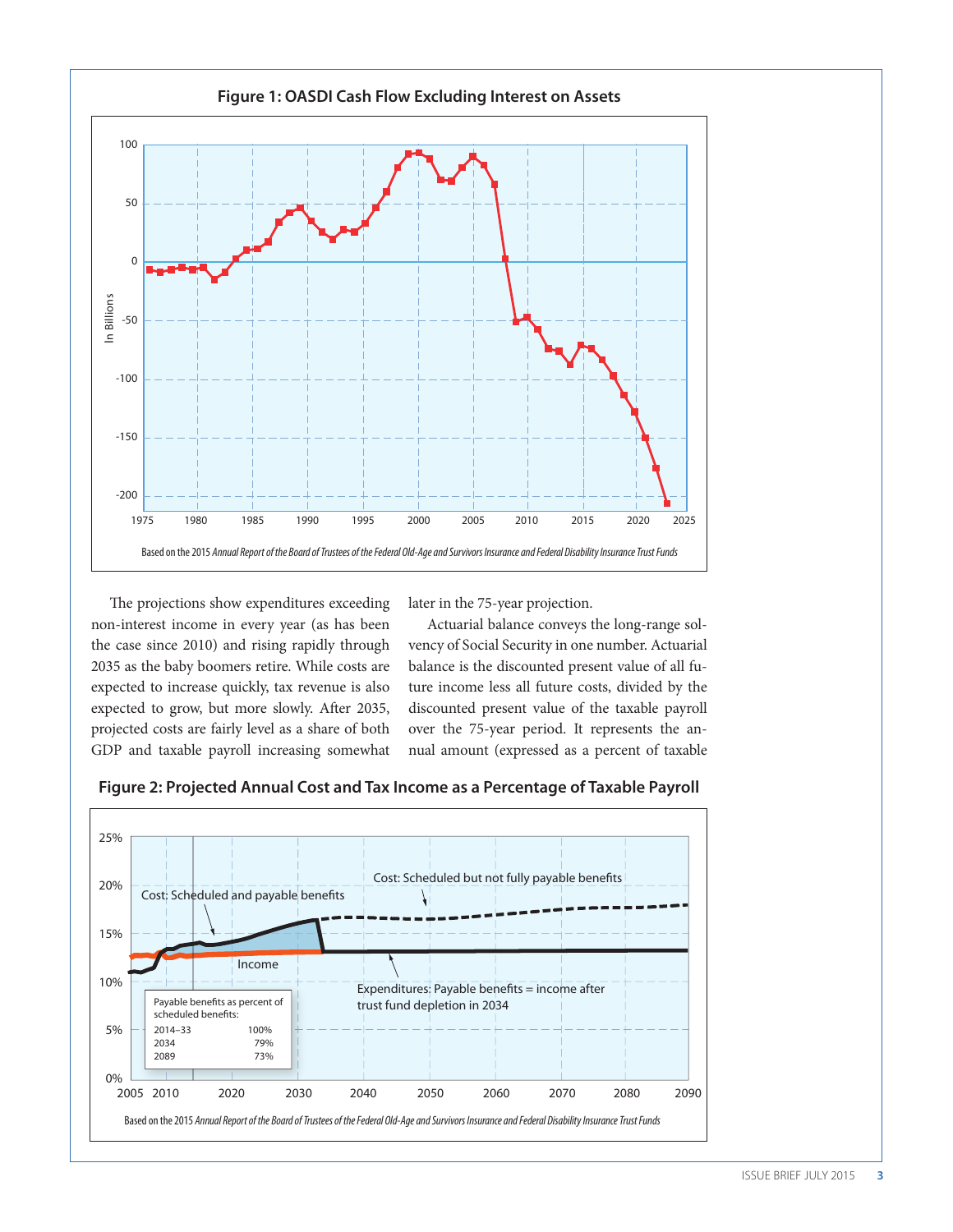

**Figure 3: Number of Social Security Beneficiaries Per 100 Workers**

payroll) by which income would need to increase to have Trust Fund assets equal to one year of scheduled benefits at the end of the 75-year projection period. The actuarial balance improved, from a negative 2.88 percent to a negative 2.68 percent during 2014. Refer to the Appendix for a more expanded definition of actuarial balance.

The chief actuary's Statement of Actuarial Opinion (SAO) was significantly expanded in the 2014 Trustees Report. The 2015 SAO addresses trust fund accounting versus unified budget accounting that should be of interest to all who desire a deeper understanding of those important budget conventions.

# **NOW IS THE TIME TO RESTORE SOCIAL SECURITY'S LONG-TERM FINANCIAL SOUNDNESS**

To forestall the depletion of the Social Security Disability Insurance Trust Fund, action must be taken soon to continue to pay scheduled benefits through 2016 and beyond. In addition, the sooner a solution is implemented to ensure the sustainable solvency of Social Security, the less disruptive the required solution will need to be.

The long-range expected increase in Social Security program costs are principally caused by demographic trends. These demographic trends are very well-known and are generally referred to as "aging" or, sometimes, as "the aging of America." It is useful to further separate the aging trend into two components:

(i) macro-aging, which is observed at the population level and refers to a shift in the average age of the population caused by the large onetime decrease in birth rates beginning in the mid-1960s (the fertility drop after the large Baby Boom generation), and

(ii) micro-aging, which can be observed at an individual level and refers to the expected continuous long-term increase in life expectancies, caused by individuals living longer, on average, in each succeeding generation.

A third demographic component, which acts to offset macro-aging, is immigration. Because immigrants tend to be young, higher immigration can offset some of the increase in the average age of the population caused by lower birth rates.

The ratio of workers to Social Security beneficiaries is expected to fall rapidly from 2.8 in 2014 to 2.1 in 2035, primarily due to macro-aging, and then to decrease more slowly, primarily due to micro-aging, to 2.0, by the end of the 75-year projection period. This decrease over the projection period of approximately 30 percent is important in a PAYGO system in which, over time, the number of workers multiplied by the average per-person tax must equal the number of beneficiaries multiplied by the average benefit. In other words,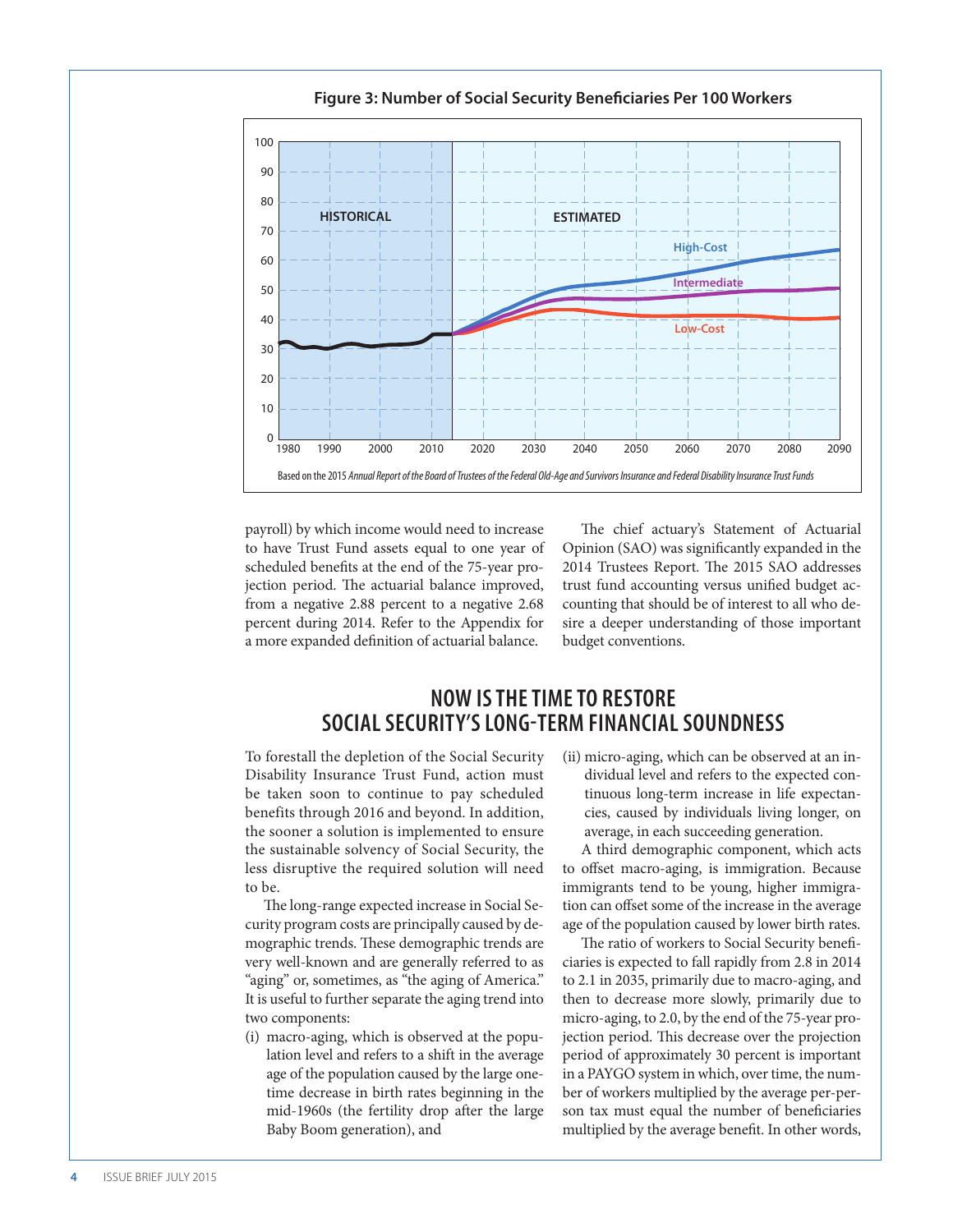the dollars paid into the system must equal the dollars paid out in a PAYGO system.

Figure 3 shows the projected growth in the number of Social Security beneficiaries relative to the working population, under the three sets of assumptions. Because the program financing is nearly PAYGO, the three alternative projections of long-range cost show similar patterns.

The American Academy of Actuaries' Social Security Committee believes that any modifications to the Social Security system should include **sustainable solvency** as a primary goal. Sustainable solvency means that not only will the program be solvent for the next 75 years under the reform methods adopted, but also that the trust fund reserves at the end of the 75-year period will be stable or increasing as a percentage of annual program cost. Refer to the appendix for a more complete explanation of sustainable solvency.

Providing for solvency beyond the next 75 years will require changes to address micro-aging, as beneficiaries will likely be receiving benefits for ever-longer periods of retirement.

Regardless of the types of changes ultimately enacted into law, measures to address Social Security's financial condition will best serve the public if implemented sooner rather than later. Some advantages of acting promptly are:

- $\blacksquare$  Future beneficiaries gain time to plan for all aspects of retirement and modify their own financial planning, while adjusting to legislated changes in Social Security.
- Implementation of program changes can be more gradual and span multiple generations of retirees.
- Public trust in the financial soundness of the Social Security program will improve.

Providing for solvency of Social Security both during and after the period where the macroaging trend impacts Social Security requires a timely and thoughtful solution. Not only should changes address the Baby Boom bulge, they should continue to address micro-aging trends and provide for solutions beyond the 2030s.

The imminent rapid decline of the Social Security disability trust fund in 2016 must be addressed promptly, and overall Social Security program solvency should be considered in terms of the stricter requirements of sustainable solvency.

# **APPENDIX**

## **OTHER MEASURES OF FINANCIAL STATUS**

The metrics used by the trustees to present the program's financial status are discussed in more detail below.

#### **Actuarial Balance**

**Actuarial balance** is calculated as the difference between the summarized income rate and the summarized cost rate over a period of years. The summarized income rate is the ratio of any existing trust fund plus the sum of the present value of scheduled tax income for each year of the period

to the sum of the present value of taxable payroll for each year of the period. The summarized cost rate is the ratio of the sum of the present value of cost for each year of the period, including one year's outgo at the end of the period, to the sum of the present value of taxable payroll for each year of the period. Table 1 shows the components of actuarial balance.

In the 75-year period, 2015–2089, the actuarial deficit is 2.68 percentage points. The actuarial deficit decreased from the comparable figure of 2.88 percentage points a year ago due to a combination

#### **Table 1: Long-Range Actuarial Balance**

(percentage of taxable payroll)

| Period            | Summarized<br>Income Rate | Summarized<br>Cost Rate | <b>Actuarial Balance</b><br>(percentage points) <sup>*</sup> |  |
|-------------------|---------------------------|-------------------------|--------------------------------------------------------------|--|
| 25-year (2015-39) | 14.67%                    | 16.06%                  | $-1.39$                                                      |  |
| 50-year (2015-64) | 14.04%                    | 16.26%                  | $-2.23$                                                      |  |
| 75-year (2015-89) | 13.86%                    | 16.55%                  | $-2.68$                                                      |  |

Based on the 2015 *Annual Report of the Board of Trustees of the Federal Old-Age and Survivors Insurance and Federal Disability Insurance Trust Funds \**The results shown in the Actuarial Balance column may not be equal to the difference between Summarized Income Rate and Summarized Cost Rate because of rounding.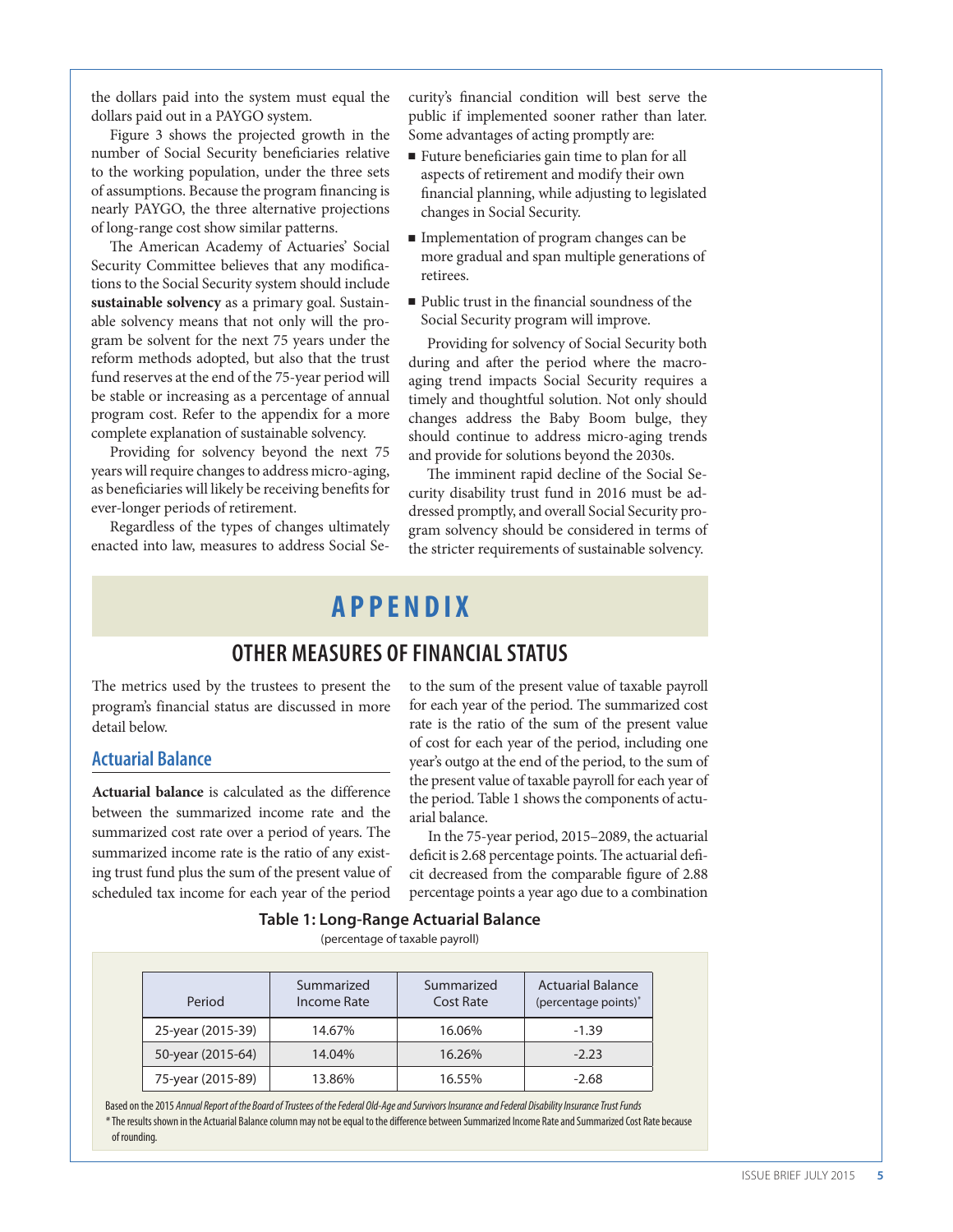of factors, including changes in demographic data and assumptions, changes in economic data and assumptions and, legislative and policy changes.

An immediate increase of 2.62 percentage points in the payroll tax (from 12.4 percent of payroll to 15.02 percent of payroll), a benefit reduction of 16.4 percent, or some combination of the two, would pay all benefits during the period, but would not end the period with any trust fund reserve.

The high-cost 75-year projection in the Trustees Report shows a far greater actuarial deficit—6.31 percent of taxable payroll. The low-cost projection is much more favorable, with a small positive actuarial balance for the 75-year period.

#### **Trust Fund Ratios**

The **trust fund ratio**, equal to trust fund assets as a percentage of the following year's cost, is an important measure of short-term solvency. A trust fund ratio of at least 100 percent indicates the ability to cover the expected scheduled benefits and expenses for the next year without any additional income. Figure 4 shows projected trust fund ratios under all three sets of assumptions.

As a measure of long-range solvency, the trust fund ratio shows when the program is expected to run out of money to pay full benefits scheduled under current law. Figure 4 illustrates that trust fund depletion occurs in 2034 under the intermediate projection. The high-cost projection moves the trust fund depletion date up by approximately five years to 2028, while the low-cost projection shows no trust fund depletion during the 75-year period.

#### **Sustainable Solvency**

**Sustainable solvency** means the program is not expected to run out of money any time in the 75 year projection period, and trust fund ratios are expected to finish the 75-year projection period on a stable or upward trend.

Sustainable solvency is a stronger standard than actuarial balance in two ways. First, actuarial balance is based on averages over time, without regard to year-by-year figures that could indicate inability to pay benefits from trust fund assets at some point along the way. Second, actuarial balance can exist even when trust fund ratios toward the end of the period are trending sharply downward.

Sustainable solvency, in contrast, requires strict year-by-year solvency AND trust fund ratios that are level or trending upward toward the end of the period. For example, following the last major Social Security reform, the 1983 Trustees Report projected a positive actuarial balance under the intermediate assumptions, but the annual balances were negative and declining at the end of the 75-year period. That report was in actuarial balance but did not show sustainable solvency. As a result, the actuarial balance generally has been declining since then, primarily as a consequence of the passage of time. It is important to note that



**Figure 4: Long-Range Projections of Trust Fund Ratios Under Alternative Scenarios** (assets as a percentage of annual cost)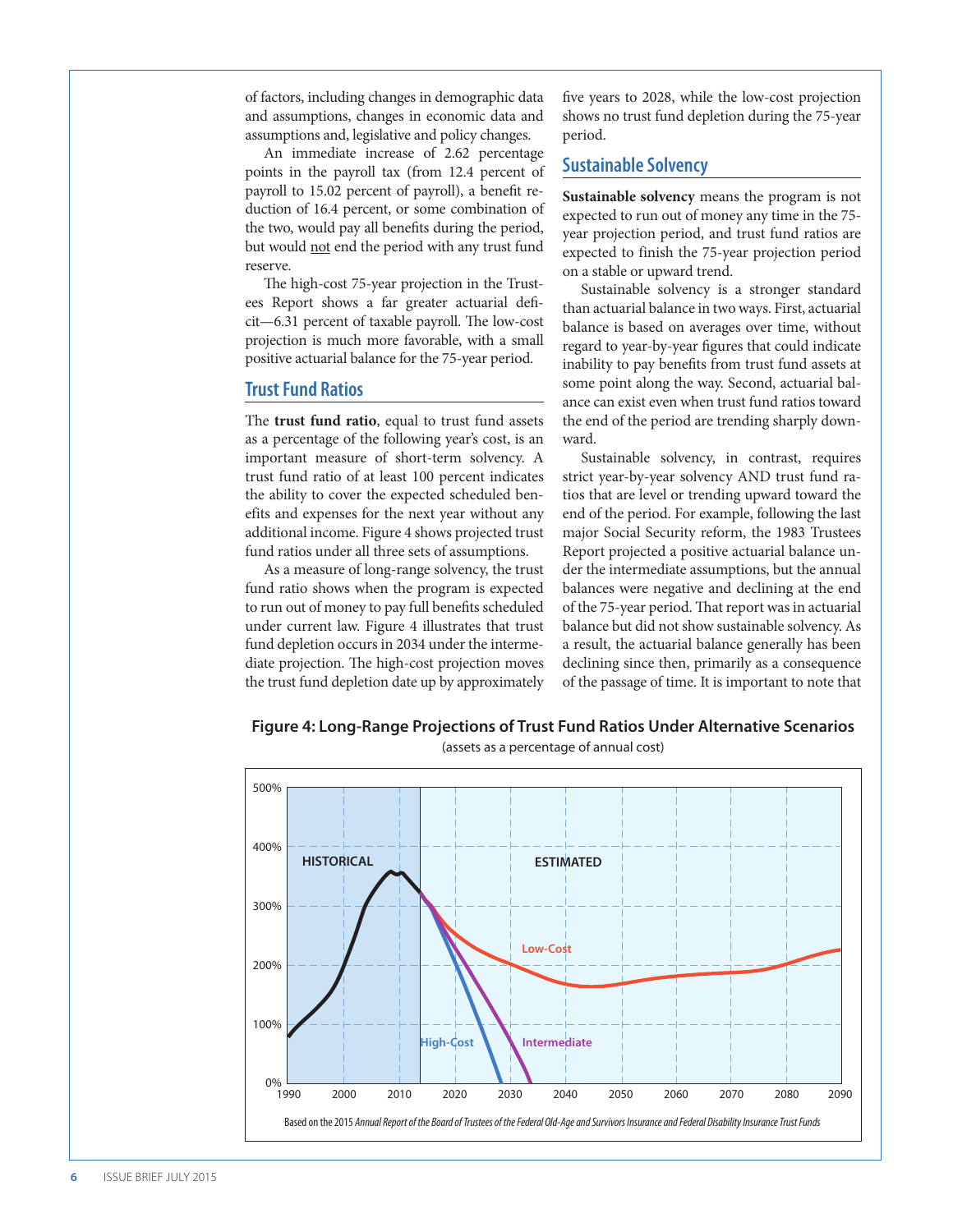this result was exactly what experts expected in 1983. More than 30 years later, it should be no surprise that large and growing actuarial deficits are now projected at the end of the long-range projection period. Adequate financing beyond 2089, or sustainable solvency, would require larger program changes than needed to achieve actuarial balance.

#### **Unfunded Obligation**

The **unfunded obligation** is another way of measuring Social Security's long-term financial commitment. To compute it, discount with interest the yearby-year streams of future cost and income and then sum them to obtain their present values. Based on these present values, the general formula for computing the unfunded obligation is:

Present value of future cost (benefits and expenses) *minus* the present value of future income from taxes *minus* current trust fund assets.

The unfunded obligation may be computed and presented in several ways. Perhaps the most useful way is based on taxes and benefits for an open group of participants over the next 75 years, including many people not yet born, the same as was calculated in the basic projections. That methodology is consistent with the primarily payas-you-go way the program is designed and currently run. Although the trustees provide alternative calculations based on the closed group of current participants, we believe the open-group basis makes more sense for Social Security and avoids certain misleading outcomes. For example, if the program were in exact actuarial balance, the open group measure of the unfunded obligation would be zero, while the closed group measure would show a substantial unfunded obligation.

The dollar amount of unfunded obligation is easier to interpret if put in perspective, for example, by comparing it with the size of the economy over the same period. The unfunded obligation is often presented as a percentage of the present value of either taxable payroll or of gross domestic product (GDP). At the beginning of 2015, the open-group unfunded obligation over the next 75 years was \$10.7 trillion (up from \$10.6 trillion last year). This now represents 2.53 (2.73 last year) percent of taxable payroll, or 0.9 percent (1.0 last year) of GDP.

In recent years, the trustees' reports have also presented the unfunded obligation based on stretching the 75-year projection period into infinity. This measure gives information about trends in effect at the end of the 75-year period of the forecast, but, in practice, it is highly problematic. Projections over an infinite time period have an extremely high degree of uncertainty. Troublesome inconsistencies can arise among demographic and program-specific assumptions. By assuming that longevity keeps increasing forever while retirement ages remain static, for example, the infinite time period forecast will eventually result in an extremely long period of retirement.

|                                                                                        | Average of<br>Estimated<br>and Historical<br>Values* | <b>Fstimated</b><br>2014 Value | $low-Cost$<br>Assumptions | Ultimate Value<br>Intermediate<br><b>Assumptions</b> | High-Cost<br>Assumptions |
|----------------------------------------------------------------------------------------|------------------------------------------------------|--------------------------------|---------------------------|------------------------------------------------------|--------------------------|
| Fertility (children per woman)                                                         | 2.0                                                  | 1.9                            | 2.2                       | 2.0                                                  | 1.8                      |
| Mortality reduction<br>(assumed average annual<br>decrease in adjusted death<br>rates) | 1.38%                                                | 1.38%                          | 0.41%                     | 0.78%                                                | 1.18%                    |
| Annual net immigration<br>(thousands)                                                  | 1,031                                                | 1,150                          | 1,365                     | 1,080                                                | 820                      |
| Productivity growth<br>(total U.S. economy)                                            | 1.17%                                                | 0.56%                          | 1.98%                     | 1.68%                                                | 1.38%                    |
| Real-wage growth                                                                       | 0.23%                                                | 1.75%                          | 1.80%                     | 1.17%                                                | 0.55%                    |

#### **Table 2: Current and Long-Range Values of Key Economic and Demographic Assumptions**

Based on the 2015 Annual Report of the Board of Trustees of the Federal Old-Age and Survivors Insurance and Federal Disability Insurance Trust Funds \* 10-year average, except productivity growth and real-wage growth, which are measured from 2007.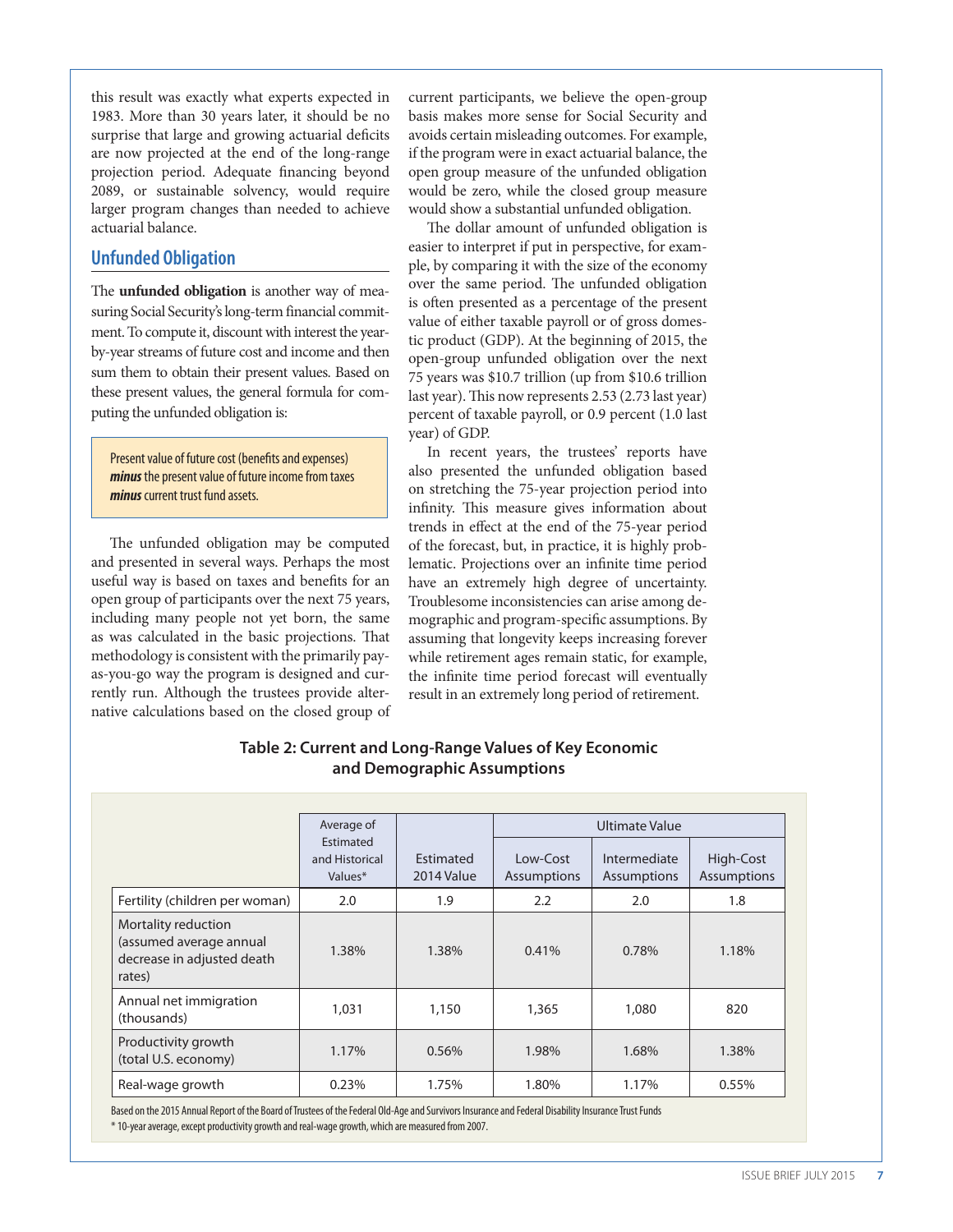# **MEASURES OF UNCERTAINTY**

Because the future is unknown, the trustees use alternative projections and other methods to assess how the financial results may vary with changing economic and demographic experience.

#### **Alternative Sets of Assumptions**

Table 2 shows a comparison between recent values and ultimate long-range values of five key assumptions used in each of the three projections. With the exception of productivity growth, where the ultimate values have not changed from last year's report, the ultimate values of the other assumptions exhibit some minor changes when compared to last year's report.

#### **Sensitivity Analysis**

The low-cost and high-cost projections change all the major intermediate assumptions at once in the same direction, either favorably or unfavorably. In contrast, there might be some interest in how the projections change when only one key assumption is changed at a time, either favorably or unfavorably. A sensitivity analysis shows exactly this. Just one assumption is changed at a time to determine the financial impact. Table 3 gives results of three sensitivity tests focusing on total fertility rate, mortality reduction, and realwage growth.

If the real-wage growth assumption were changed from 1.17 percent to 1.80 percent, for example, the actuarial deficit would be reduced from 2.68 percent of taxable payroll to 1.68 percent, and the year of trust fund asset reserve depletion would be extended from 2034 to 2038.

|                                                                           |                     | Results based on<br>Intermediate<br>Assumptions, with<br>one assumption<br>changed at a time |                       |
|---------------------------------------------------------------------------|---------------------|----------------------------------------------------------------------------------------------|-----------------------|
| <b>Sensitivity Assumption</b>                                             | Favorable<br>Change | Intermediate<br>Assumption                                                                   | Unfavorable<br>Change |
| <b>Total Fertility Rate</b>                                               |                     |                                                                                              |                       |
| ■ Ultimate total fertility rate                                           | 2.2                 | 2.0                                                                                          | 1.8                   |
| 75-year actuarial deficit                                                 | 2.34%               | 2.68%                                                                                        | 3.01%                 |
| Year of combined trust fund reserve<br>depletion                          | 2034                | 2034                                                                                         | 2034                  |
| <b>Mortality Reduction</b>                                                |                     |                                                                                              |                       |
| Average annual reduction (in adjusted<br>death rates over 75-year period) | 0.41%               | 0.78%                                                                                        | 1.18%                 |
| 75-year actuarial deficit                                                 | 2.23%               | 2.68%                                                                                        | 3.14%                 |
| Year of combined trust fund exhaustion                                    | 2034                | 2034                                                                                         | 2033                  |
| <b>Real-wage Growth</b>                                                   |                     |                                                                                              |                       |
| Ultimate percentage increase in wages in<br>excess of CPI                 | 1.80%               | 1.17%                                                                                        | 0.55%                 |
| 75-year actuarial deficit                                                 | 1.68%               | 2.68%                                                                                        | 3.69%                 |
| Year of combined trust fund reserve<br>depletion                          | 2038                | 2034                                                                                         | 2032                  |

#### **Table 3: Sensitivity to Varying Any of Three Key Assumptions**